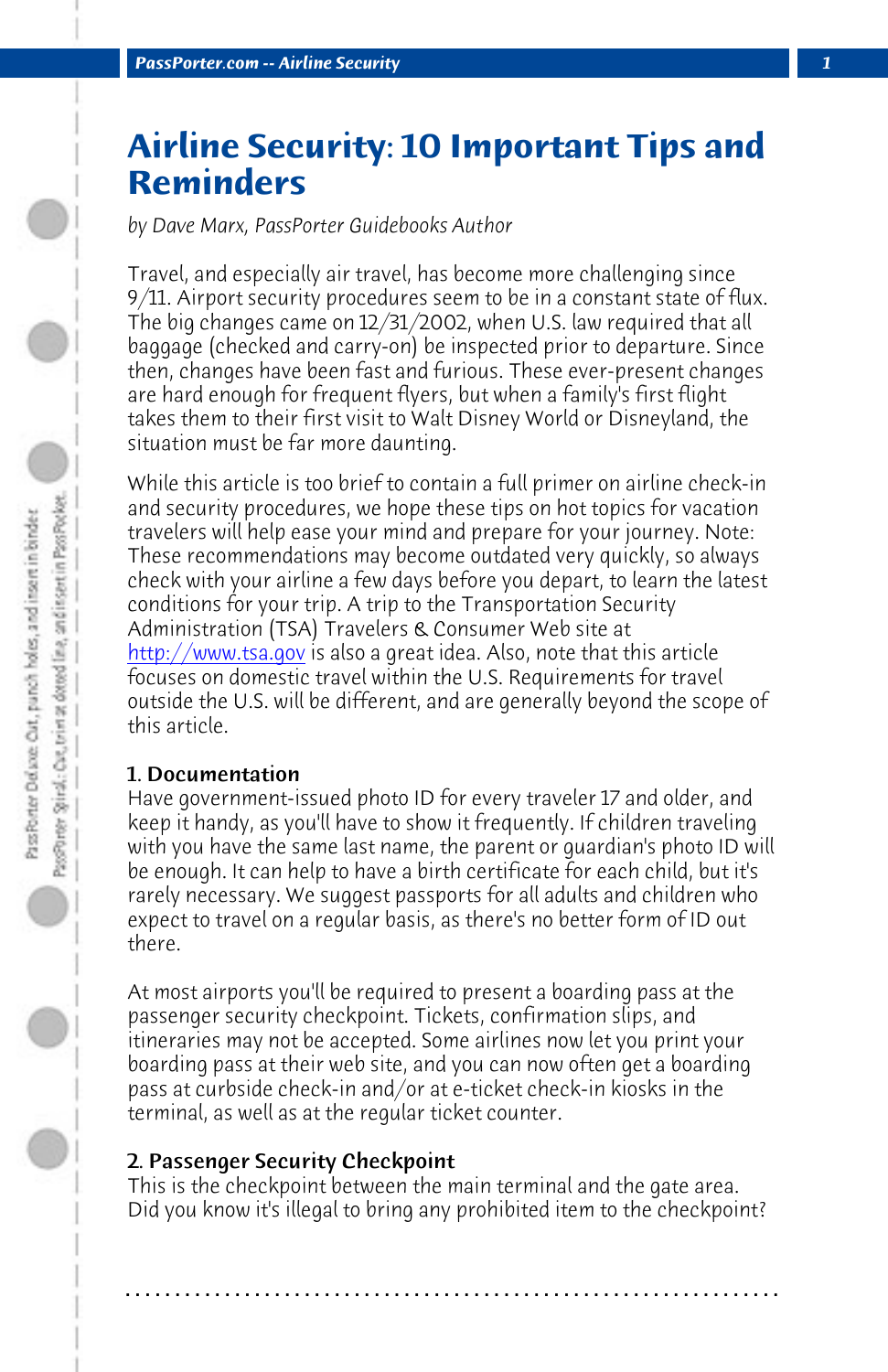While you may have the option to dispose of the item(s), security personnel also have the option to arrest you! If circumstances allow, you can leave the security line to put the prohibited item in your car or make arrangements with the airline to transport it as checked baggage. However, if you choose to abandon the item at the checkpoint, you can't get it back.

# 3. It's Not a Joke

Of course, we've known for years that it's illegal to joke about bombs, hijacking and related matters at the airport. Be sure your children (especially pre-teens and teens) know this, too. One adolescent joke at the checkpoint can put a real crimp in your vacation.

# 4. Passing Through the Scanners

The metal detectors are more sensitive than they used to be. Here are some of the items that routinely trip the alarms: Small change, keys, eyeglasses, belt buckles, jewelry and body piercings, underwire bras, surgical implants (orthopedic screws and plates included), shoes with metal shanks (you often won't know this until the alarm goes off), and clothes with metal studs or buttons. If you're wearing a coat you'll have to remove it and send it through the X-ray scanner. We suggest transferring all items in your pockets into a purse, waist pack, briefcase, zippered coat pocket or similar item before your reach the checkpoint, to speed your progress through the line. If you know your shoes will trip the alarm, remove them and run them through X-ray. And who needs an uncomfortable underwire poking into her ribs anyway? Consider a sports bra, and travel in greater comfort.

# 5. Traveling with Children

It pays to mentally prepare your children for the inspection. They'll have to put their toys and other prized possessions through the X-ray machine, and pass through the metal detector. Infants and small children are subject to inspection, just like the grownups. An unexpected wanding or pat-down can be traumatic for everyone in the family, so be sure children know what to expect, as it can happen to them, too. If they're big enough to walk through the scanners unaided, encourage them to do it, but also consider the chaos if your child dashes off on his/her own (send one adult through first, followed by children, with an adult bringing up the rear).

# 6. Inspections and Privacy

Inspections and screenings are mandatory. If you refuse to comply with an inspection, you're off the flight. You may not even be warned of this possibility before it happens. If you have concerns about passing through the scanners, talk to the inspector prior to entering. Passengers with small children, disabilities, medical implants, religious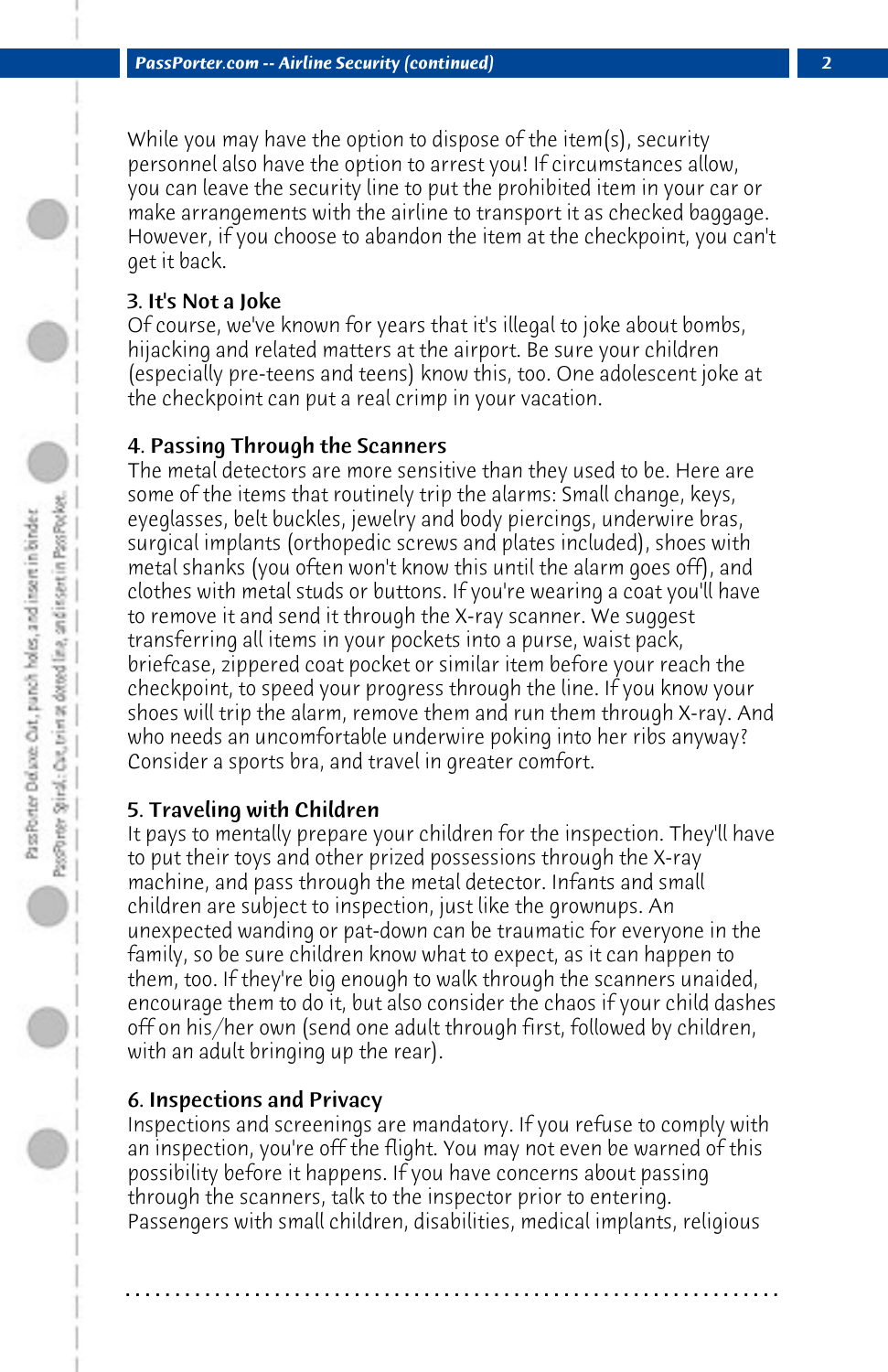*PassPorter.com -- Airline Security (continued) 3*

concerns, and the like will have a much easier time if they tell the inspectors up-front, and discuss the best way to proceed through inspection. Passengers with medical pacemakers are advised to carry the appropriate ID with them (although it's not required). You can request a private inspection, should an inspection be necessary. The inspectors are trained to respect religious and medical sensitivities, and same-gender inspectors will be provided except in extraordinary circumstances. Individuals with body piercings may want to remove them prior to travel, as the jewelry will have to be removed (in privacy) if it trips the scanners. You can read much more about these issues at the TSA web page: http://www.tsa.gov.

## 7. Film

The TSA has a separate fact sheet on this topic. Professional and advanced amateur photographers may want to read the entire thing, at http://www.tsa.gov/travelers/airtravel/assistant/editorial\_1035.shtm. Here are a few key points for all travelers:

- Do not pack film in your checked luggage; the screening equipment can damage undeveloped film.

- The X-ray equipment at the passenger security checkpoints (carry-on items) should be safe for film speeds lower than 800 ASA/ISO, but each time a roll of film passes through the equipment, more damage can be done. Even the TSA warns that five trips through the scanners are more than any roll of film should receive. The scanners may not be strong enough to ruin "regular" film, but they can degrade image quality, especially after multiple scans, and can hurt many special-purpose films (medical, professional photo, etc.).

- You can ask that film be hand-inspected. The TSA asks that you re-package film in clear plastic containers to speed the inspection, and recommends against using lead-lined bags for carrying film, as these bags will still have to be opened and inspected. (Lead lined bags may still be advisable for trips out of the U.S., as procedures differ in other countries.)

- To avoid complications, we suggest you buy and process your film while on vacation. All Disney resorts and the Disney Cruise Line have next-day processing services, or you can mail exposed film to a processing lab. This may cost more, but those photo opportunities can be priceless. Once the film has been developed, it can't be damaged by the scanners.

## 8. Locking Checked Luggage

Now that the TSA is screening all checked luggage, there's always the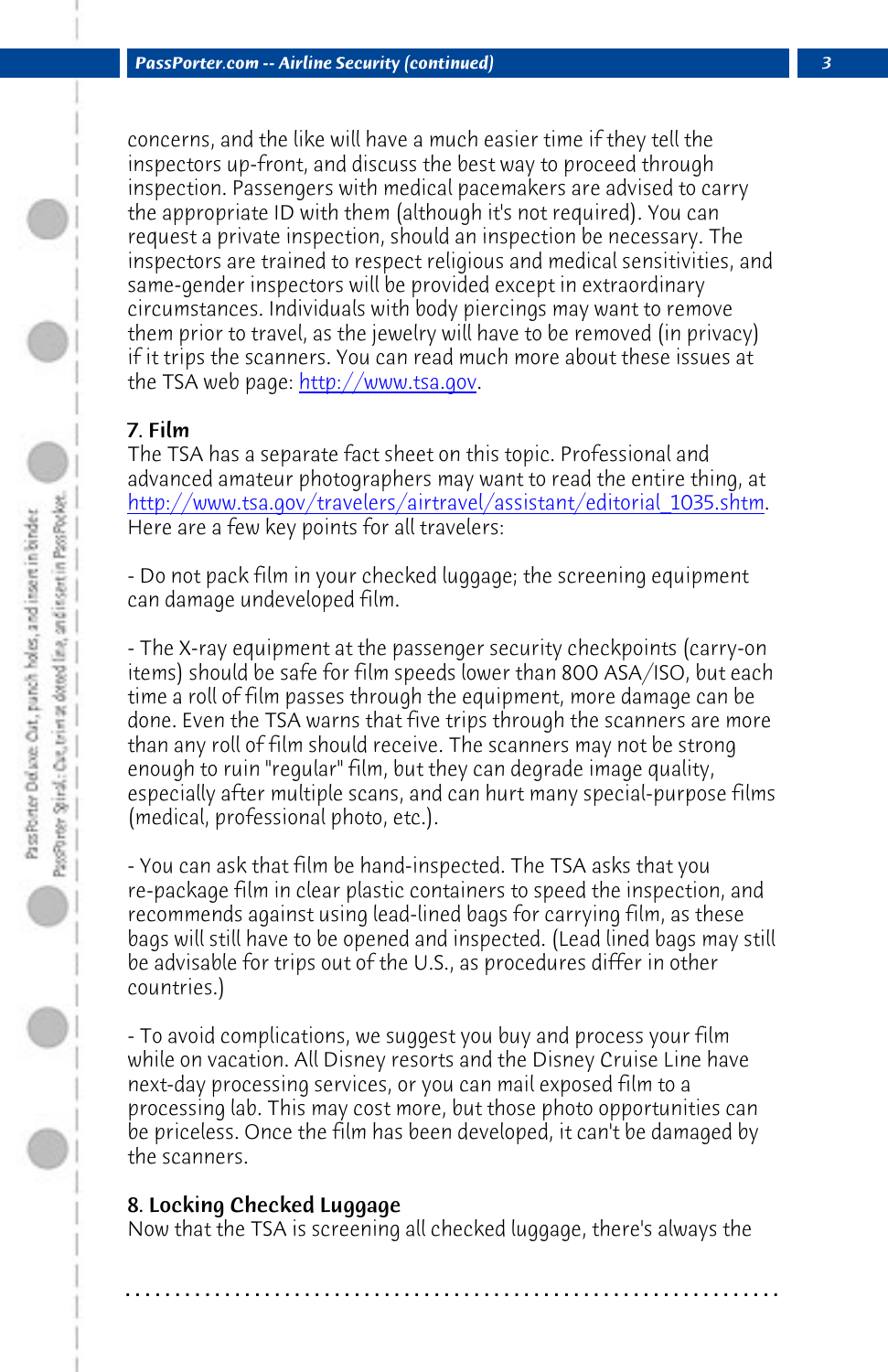*PassPorter.com -- Airline Security (continued) 4*

possibility that your luggage will have to be opened for inspection (whether the TSA is hand-inspecting all luggage at your airport, or if your bag must be opened for further inspection following an electronic scan). In most cases, this will not be done in your presence. The TSA recommends that you not lock your checked luggage, as the lock may have to be broken and will not be replaced. If it's necessary to open a bag for inspection the TSA places a colored seal on the luggage afterwards, and a notice inside the bag to advise you that the bag has [been inspected. The TSA is working on a program to provide](http://www.tsa.gov/travelers/airtravel/prohibited/permitted-prohibited-items.shtm) [color-coded se](http://www.tsa.gov/travelers/airtravel/prohibited/permitted-prohibited-items.shtm)curity seals to all passengers. If the TSA then has to inspect the contents of a bag that color-coded seal will be replaced by a seal of a different color. Until that new system is in place, the TSA recommends you use plastic cable ties, available at most hardware stores. These inexpensive ties can be used like a lock to hold zippers closed, and can be removed easily by the TSA. You can open them later with a scissors or nail clipper (see the next section).

## 9. Not-So-Prohibited Items

Many personal items that had been prohibited in carry-on luggage can now be brought on board. These include round-nosed scissors, nail clippers, nail files, tweezers, knitting needles, and eyeglass repair kits including screwdrivers (larger screwdrivers are still prohibited). "Personal care or toiletries " in small quantities (3 oz. or less) are also allowed (see the section below). The full list of prohibited items changes regularly. The current list can be downloaded or viewed at http://www.tsa.gov/travelers/airtravel/prohibited/permitted-prohibit ed-items.shtm. Of course, the major prohibited items are still all on the list. As has been the case for a while, knives, hand tools, and sports items like baseball bats, hockey sticks and golf clubs must go in your checked baggage.

## 10. 3-1-1 Rule for Carry-On Liquids

Remember the 3-1-1 rule when you want to carry on personal items that are liquid, such as shampoo or sunscreen. Here's how it works: You may carry on liquids in 3 (THREE) ounce or less (by volume) bottles, but these must be placed in 1 (ONE) quart-sized clear, plastic, zip-top bag, and you can only have 1 (ONE) bag per passenger, which must be placed in the screening bin when you walk through the security checkpoint. Note that the one-quart bag per person limits the total liquid volume each traveler can bring, and it's necessary that you consolidate all of your bottles into one bag to speed up the security screening. You may still put liquids in your checked luggage without worrying about sizes or bags, though.

Whew! That's a lot of stuff, but with a bit of advance knowledge you'll fly thorough the preliminaries and your fellow passengers won't be delayed